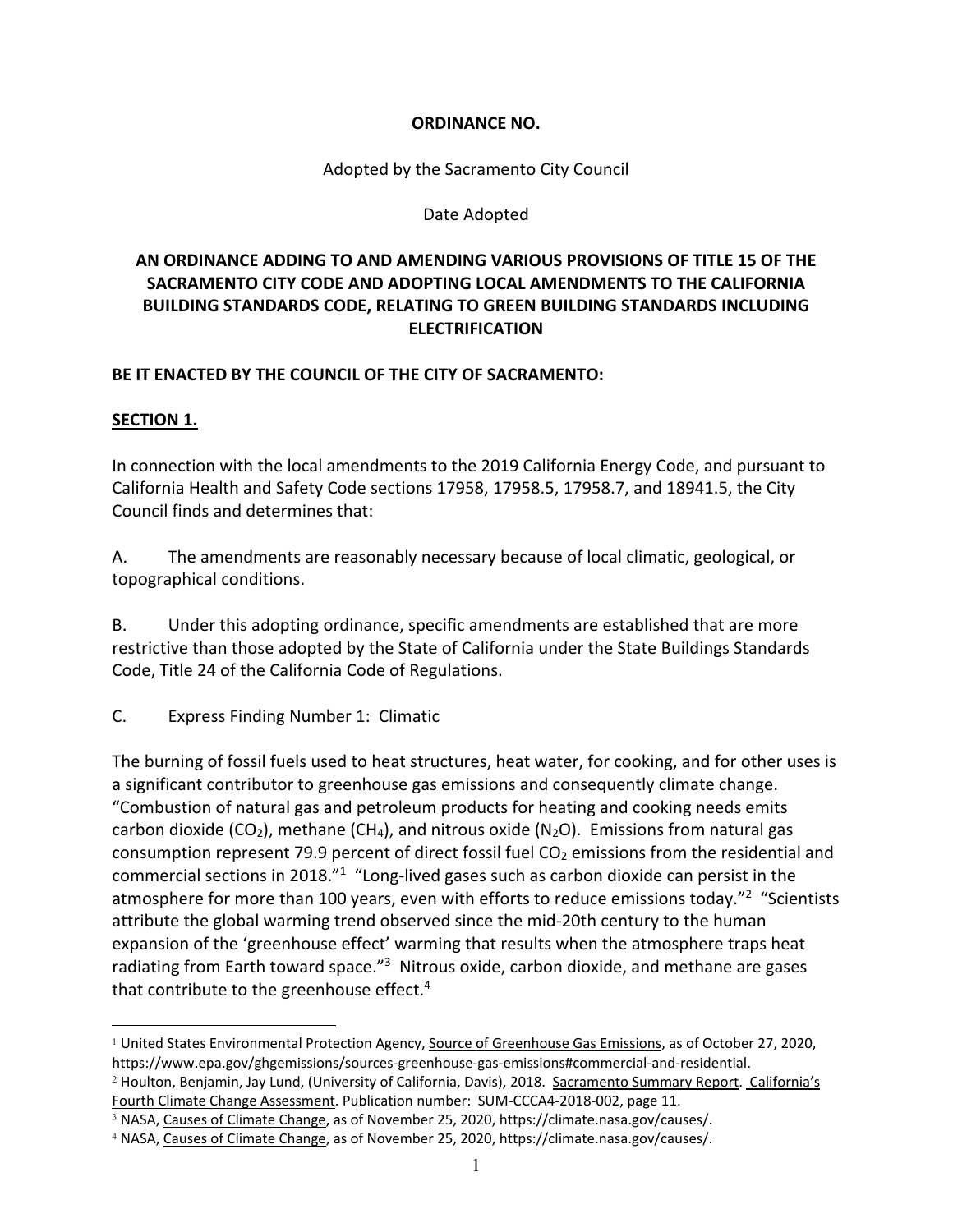"Global climate change imposes substantial local impacts and risks on the Sacramento Valley, including rising temperatures, changing precipitation patterns and amounts, sea level rise, flooding, drought, and wildfire."5 A general summary of climate risks facing the Sacramento Valley Region, including the City of Sacramento, are as follows:

- Warming air and water temperatures
- More extreme heat‐waves
- Drier landscapes
- Less snow
- Variable precipitation and seasonal shifts
- More intense droughts and floods with less predictability
- Higher Delta water levels compounded by subsidence
- Increased risk of wildfire
- Loss of ecosystem habitat<sup>6</sup>

"The Sacramento Region is expected to experience hotter and drier conditions and reduced snowpack that could cause reduced reservoir supplies and Sacramento and American River flows."<sup>7</sup> "Increased flood frequency and elevated flood risk are expected in California as a result of sea level rise, more intense storm events, and shifts in the seasonal timing of rainfall and snow pack runoff."<sup>8</sup> "Higher temperatures and the increased frequency of heat waves associated with climate change are expected to significantly increase heat-related illness, such as heat exhaustion and heat stroke."<sup>9</sup>

Requiring all‐electric construction, without gas infrastructure will reduce the amount of greenhouse gas produced in Sacramento and will contribute to reducing the impact of climate change and the associated risks.

Based upon this express finding, the following building standards in the 2019 California Building Standards Code are amended or added:

 $\bullet$  2019 California Energy Code sections 100.0(e)(2)(A) and 100.1(b) (prohibiting gas infrastructure, thereby decreasing the impact of greenhouses gases).

D. Express Finding Number 2: Geological

<sup>5</sup> Houlton, Benjamin, Jay Lund, (University of California, Davis), 2018. Sacramento Summary Report. California's Fourth Climate Change Assessment. Publication number: SUM‐CCCA4‐2018‐002, page 17.

<sup>&</sup>lt;sup>6</sup> Houlton, Benjamin Jay Lund, (University of California, Davis) 2018. Sacramento Summary Report. California's Fourth Climate Change Assessment. Publication number: SUM‐CCCA4‐2018‐002, page 6.

<sup>7</sup> City of Sacramento, Sacramento Climate Action Plan, Expected effects on the Sacramento Region, section 3.3, page 3‐11, January 13, 2012.

<sup>8</sup> City of Sacramento, Sacramento Climate Action Plan, Expected effects on the Sacramento Region, section 3-3, page 3‐13, January 13, 2012.

<sup>9</sup> City of Sacramento, Sacramento Climate Action Plan, section 3.3, page 3‐13, January 13, 2012.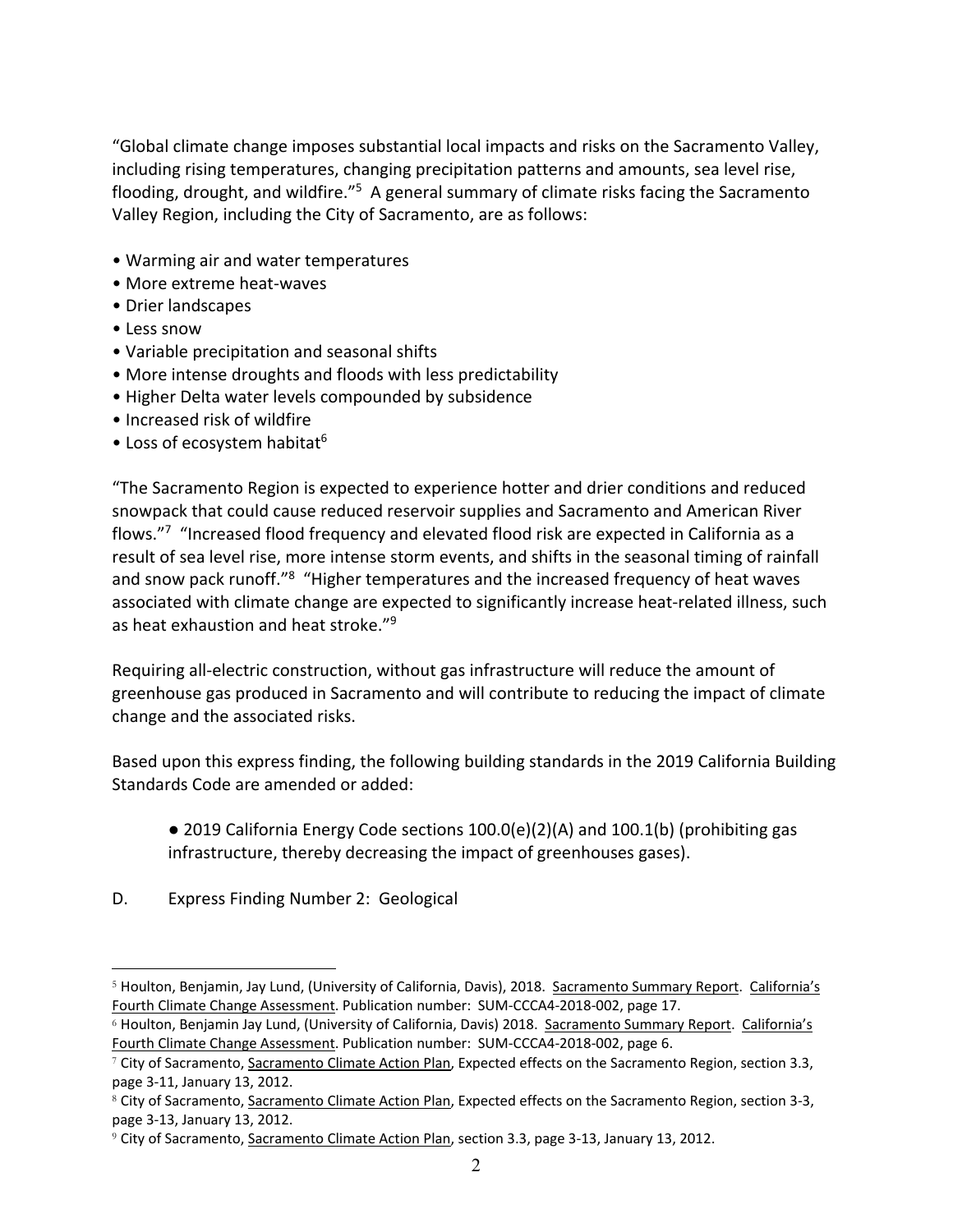Sacramento is subject to ground tremors from seismic events as the City is located in a Design Category D, which relates to a high risk of earthquakes. The high‐risk seismic zone is defined based on the proximity to known fault lines, soil type, and known mapped spectral accelerations. Large portions of Sacramento have very poor soil conditions, including liquefiable soil. The soil is often expansive in nature and very acidic which leads to pre‐mature deterioration of plumbing piping installed in the ground. Although non-metallic gas pipe is not susceptible to deterioration, there are many homes built with metallic gas pipe infrastructure. The elimination of natural gas infrastructure in new dwellings would reduce the hazards associated with gas leaks during seismic events.

Based on this express finding, the following building standards in the 2019 California Building Standards Code are amended:

- 2019 California Energy Code sections 100.0(e)(2)(A) and 100.1(b) (prohibiting gas infrastructure, thereby decreasing the impact of greenhouses gases).
- E. California Energy Code

The City Council finds that the modifications made to the California Energy Code in this ordinance are cost-effective for new buildings three stories or less as required by California Public Resources Code section 25402.l(h)(2). This finding of cost-effectiveness is based on the August 1, 2019 California Energy Standards 2019 Cost‐effectiveness study: Low‐Rise Residential New Construction, and the July 25, 2019 California Energy Codes and Standards 2019 Nonresidential New Construction Reach Code Cost Effectiveness Study. The cost‐effectiveness studies have determined specific modifications to the 2019 California Energy Code for climate zone 12 are cost-effective. Further, pursuant to California Public Resources Code section 25402.1(h)(2), the City Council finds that the amendments made to the California Energy Code in this ordinance for new buildings three stories or less will require diminution of energy consumption levels to those permitted by the 2019 California Energy Code.

It is anticipated that cost‐effectiveness studies for new buildings four stories or more will be published prior to the January 1, 2026 effective date for new buildings four stories or more.

# **SECTION 2.**

Chapter 15.30 is hereby added to the Sacramento City Code to read as follows:

# **Chapter 15.30 AMENDMENTS TO THE CALIFORNIA ENERGY CODE**

**15.30.010 Amendments to the CEnC.**

The CEnC is amended as set forth in this chapter.

**15.30.020 Title lines.**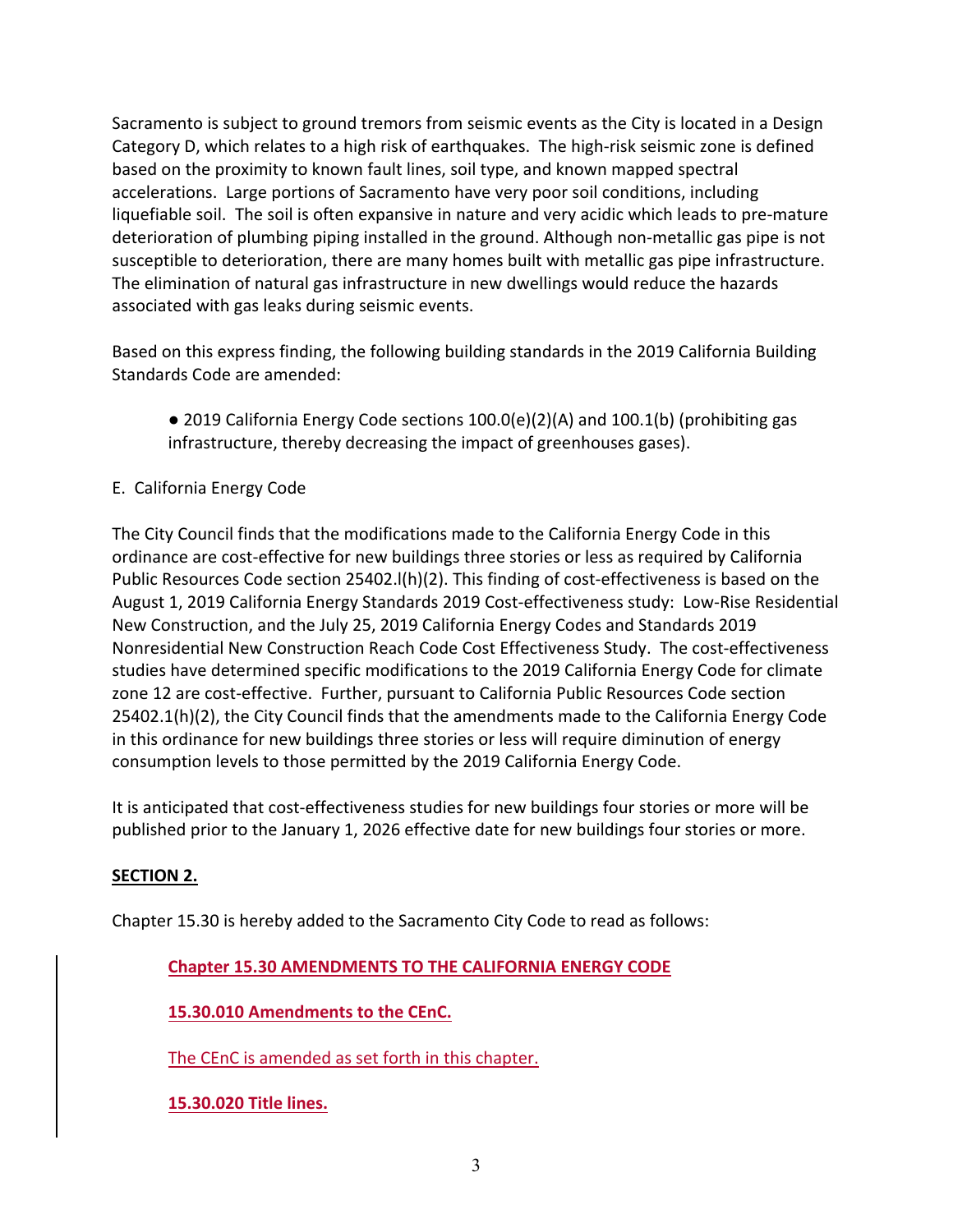For the purposes of this chapter, and notwithstanding the provisions of Section 1.04.060, the title lines (or "catchwords") in this chapter are part of such Sections.

**15.30.030 Local amendments to the CEnC.**

A. Subsection 100.0(e)(2)(A) of the CEnC is amended to read as follows:

A. **All newly constructed buildings.** Sections 110.0 through 110.12 apply to all newly constructed buildings within the scope of Section 100.0(a). In addition, newly constructed buildings shall meet the requirements of Subsections B, C, D or E, as applicable.

i. For building permit applications filed on or after January 1, 2023, except as provided in subsection (vi) and (vii), all newly constructed buildings that are three stories or less shall be all-electric buildings notwithstanding any other provisions in this California Energy Code.

ii. For building permit applications filed on or after January 1, 2026, except as provided in subsection (vii), all newly constructed buildings that are four stories or more shall be all-electric buildings notwithstanding any other provisions in this California Energy Code.

iii. For the purposes of all‐electric building requirements, a newly constructed building as defined in Section 100.1 shall not include newly constructed additions and improvements, including tenant improvements, in existing buildings as defined in the CBC.

iv. Except as provided in subsection (vi) and subsection (vii), building permits shall not be issued to convert all‐electric buildings that are three‐stories or less into mixed‐fuel buildings where the initial building permit application is filed on or after January 1, 2023.

v. Except as provided in subsection (vii), building permits shall not be issued to convert all-electric buildings that are four-stories or more into mixed-fuel buildings where the initial building permit application is filed on or after January 1, 2026.

vi. Limited exemptions. For building permit applications filed on or before December 31, 2025, an applicant may request one of the following limited exemptions to construct a mixed fuel building:

a. Ground floor food service establishment for the area of the building with cooking equipment. The building official shall grant the exemption only for natural gas or propane piping systems, fixtures, or infrastructure necessary for cooking equipment within the designated food service area.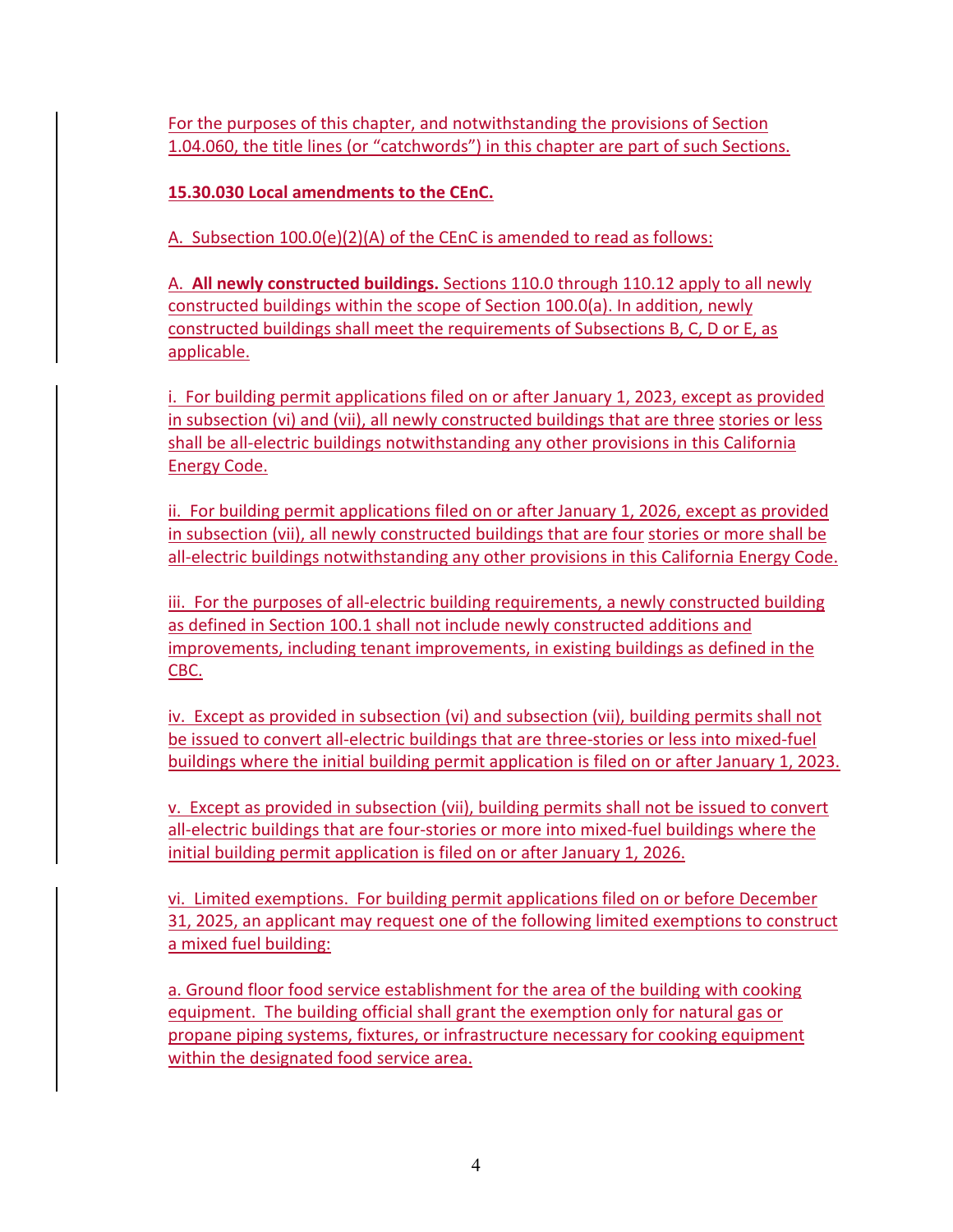b. Manufacturing or industrial facilities for the area of the building with process loads. The building official shall grant the exemption only for the area of the building with process loads.

c. Water‐heating systems and equipment in regulated affordable housing for those portions of the building where virtual net energy metering is unavailable.

vii. Infeasibility.

If a building permit applicant establishes to the satisfaction of the building official that it is infeasible to comply with the all‐electric building requirements in subsection 100.0(e)(2)(A)(i) or subsection 100.0(e)(2)(A)(ii) because of the type of building, physical site conditions, commercial availability of electric appliances or equipment, necessary operational requirements, electrical infrastructure requirements, or the public health, safety, or economic welfare in the event of an electric grid outage, the building official may waive the requirements of subsection 100.0(e)(2)(A)(i) or subsection  $100.0(e)(2)(A)(ii)$  only for those portions of the building where all-electric is infeasible.

B. The following definitions are added to Subsection 100.1(b) to read as follows:

**ALL‐ELECTRIC BUILDING** means a building that does not have natural gas piping or propane plumbing installed on a lot or within a building, and that uses electricity as the sole source of energy for its space heating, water heating (including indoor and outdoor pools and spas), cooking appliances, outdoor kitchens, outdoor fireplaces, and clothes drying appliances. All‐electric buildings may include solar thermal pool heating.

**COOKING EQUIPMENT** means equipment intended for commercial use, including ovens, ranges, brewing kettles, and cooking appliances, for use in a restaurant, brewery, or other business establishment where food or beverages are prepared and served for consumption on‐site or off‐site, other than a cottage food operation as defined in California Health and Safety Code Section 113758.

**FOOD SERVICE ESTABLISHMENT** means a building with cooking equipment where food or beverages are prepared and served for consumption on‐site or off‐site.

**MANUFACTURING OR INDUSTRIAL FACILITY** means a building with the occupancy classifications as defined in the California Building Code, Chapter 3, Section 306, Group F or Section 313, Group L.

**MIXED‐FUEL BUILDING** means a building that uses natural gas or propane as fuel for space heating or cooling, exterior heating, decorative uses and lighting, water heating (including pools and spas), cooking appliances or clothes drying appliances, onsite generation of electricity (except where primarily fueled by onsite digestion of organic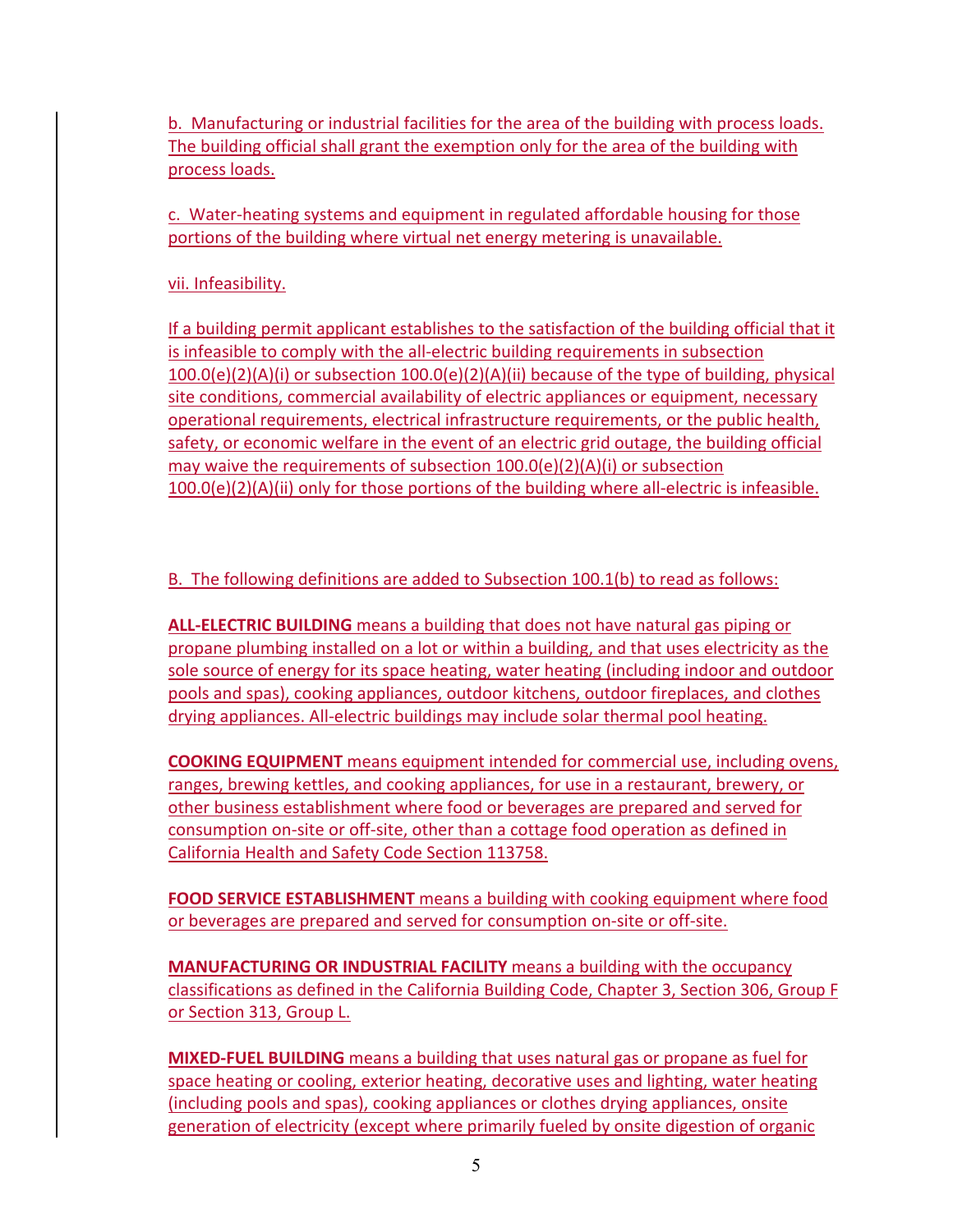material), or contains fixtures, piping systems, or infrastructure for natural gas or propane equipment for such uses.

**PROCESS** means an activity or treatment that is not related to the space conditioning, lighting, service water heating, or ventilating of a building as it relates to human occupancy.

**PROCESS LOAD** means an energy load resulting from a process.

**REGULATED AFFORDABLE HOUSING** means a building to be occupied by low or moderate income households as defined in California Health and Safety Code Section 50093; offered at an affordable rent as defined in California Health and Safety Code Section 50053 for a period of at least 30 years; and subject to restriction for a period of at least 30 years under a recorded regulatory agreement between the property owner and a local, state, or federal agency.

**VIRTUAL NET ENERGY METERING** means a billing arrangement that allows multi‐tenant building owners to install a single solar system to cover the electricity load of both common and tenant areas connected at the same service delivery point. The electricity does not flow directly to any tenant meter, but feeds some common area loads and the remainder goes onto the grid. The electricity that is feed back to the grid is then proportioned to the tenant's bill.

**15.30.040 Infeasibility exemption determination process.**

The building official shall develop guidelines to consider infeasibility exemptions under Section 15.30.030.A. The guidelines must include a process that includes, but not is not limited to, a meeting with the building permit applicant during which the building permit applicant can present documentation and any other evidence to support the building permit applicant's claim of infeasibility; consultation with relevant industry experts, including the Sacramento Municipal Utility District; and a written decision granting or denying the infeasibility exemption including the reasons for the decision. The guidelines shall not be effective until approved by resolution of the City Council.

# **SECTION 3.**

If any provision of this Ordinance or its application to any person or circumstance is held invalid or ineffective by any court of competent jurisdiction, or by reason of any preemptive legislation, that invalidity shall not affect the validity of the remaining provisions of this Ordinance. The City Council declares that it would have passed this Ordinance and each section, subsection, subdivision, sentence, clause, and phrase, irrespective of the fact that any one or more sections, subsections, subdivisions, sentences, clauses, phrases, or words be declared invalid.

Adopted by the City of Sacramento City Council on by the following vote: